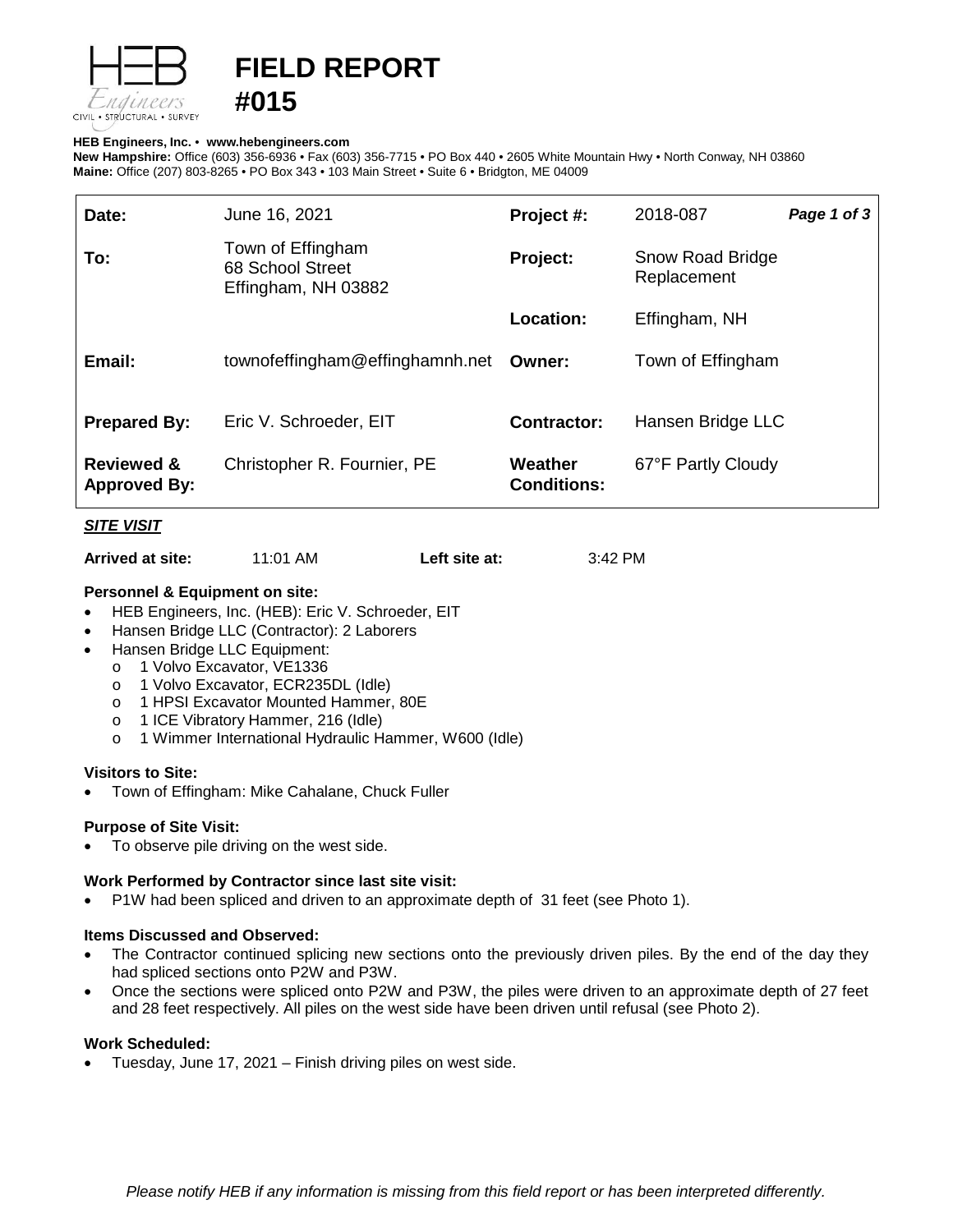*Town of Effingham June 16, 2021 Snow Road Bridge #165/112 over South River, Effingham, NH Field Report #015 HEB Project #2018-087*

## **Outstanding Construction Issues:**

• The Contractor needs to provide revised GM2 design information regarding pile cap dimensions (FR #011, 06- 10-21).

## **Next Observation:**

• Thursday, June 17, 2021.

#### **Photos:**

• Taken by EVS on Wednesday June 16, 2021.



Photo 1: P1W driven to approximately 31 feet.